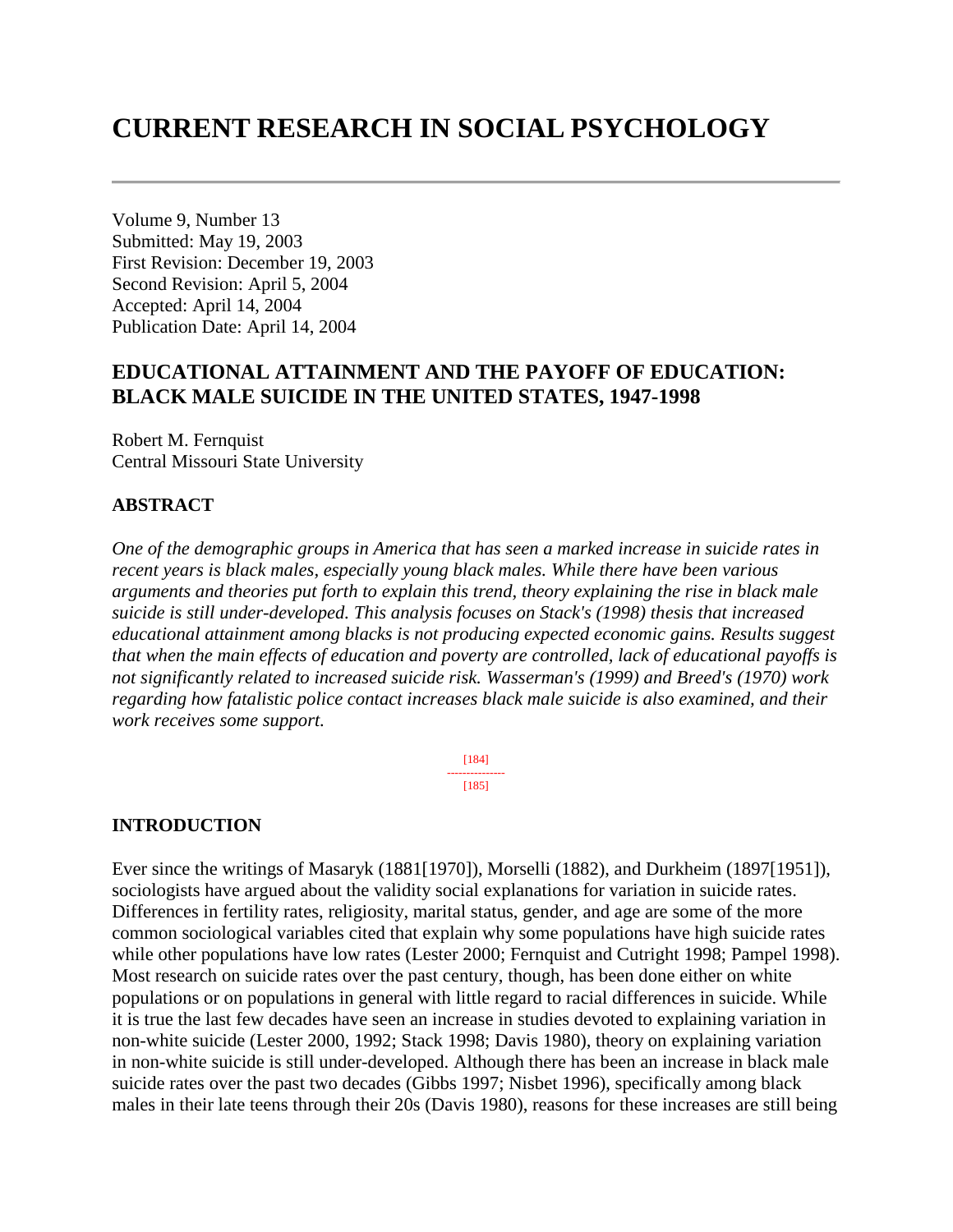debated. Some authors argue that educational differences between whites and blacks impact variation in black male suicide rates (Stack 1998; Davis 1980); others argue that getting in trouble with the law impacts black male suicide (Wasserman 1999); still others say that black male suicide is impacted by social and economic deprivation that many blacks experience (Burr, Hartman, and Matteson 1999).

While some studies on black suicide use data specific to age and gender, most studies cover a period of only a few years (Burr, Hartman, and Matteson 1999; Stack 1998; Nisbet 1996). Lester (1998 p. 124) explains that

"Studies of young (black) adults and elderly . . . might clarify the relatively high suicide rates of young black adults and the relatively low suicide rates of black elderly. This kind of research is needed if we are going to shed further light on black suicide and how its causes and motivations might differ from those of white suicide."

Using data on suicide rates according to age and sex in the United States from 1947-1998, the focus of this study is on how a social psychological issue in the lives of black males, that of educational attainment and the economic payoffs that are expected to follow, is related to black male suicide rates. The impact that fatalistic police contact has on black male suicide rates is also examined. I also discuss other relevant variables that are known to impact black male suicide rates.

# **BLACK MALE SUICIDE AND EDUCATION**

Durkheim's theory on suicide (1897[1951]) states that the more integrated people are into social life, the lower will be the suicide rate. One of the current least-studied variables Durkheim used in his seminal work on suicide is education. Although Durkheim argues that education and suicide are positively related (1897[1951] table XIX), he ultimately concludes that "Man seeks to learn and man kills himself because of the loss of cohesion in his religious society; he does not kill himself because of his learning" (p. 169). In other words, education is not ultimately a cause of suicide. This assumption that education does not have a direct impact on suicide has come under debate recently, at least for black males. Stack (1998) argues that one of the fundamental issues impacting black male suicide lies in educational attainment. He (p. 296) writes that blacks ". . . have made substantial gains in educational attainment over the last 30 years." Further, "by 1986, black median education was 97 percent that of whites." Notwithstanding such significant increases in educational attainment for blacks, Stack shows that blacks have not gained any ground relative to whites in terms of family income. For example, in 1970, black family income was 61 percent that of white families, and in 1992 the percent actually dropped to 57. Stack writes:

"Educational gains juxtaposed with no observable aggregate gain in the labor market creates a situation of anomie (Durkheim 1897[1951]): A group has gained the culturally legitimate means to financial success but, nevertheless, has not been rewarded with financial success. This creates a structural situation conducive to deviant behavior" (p. 296).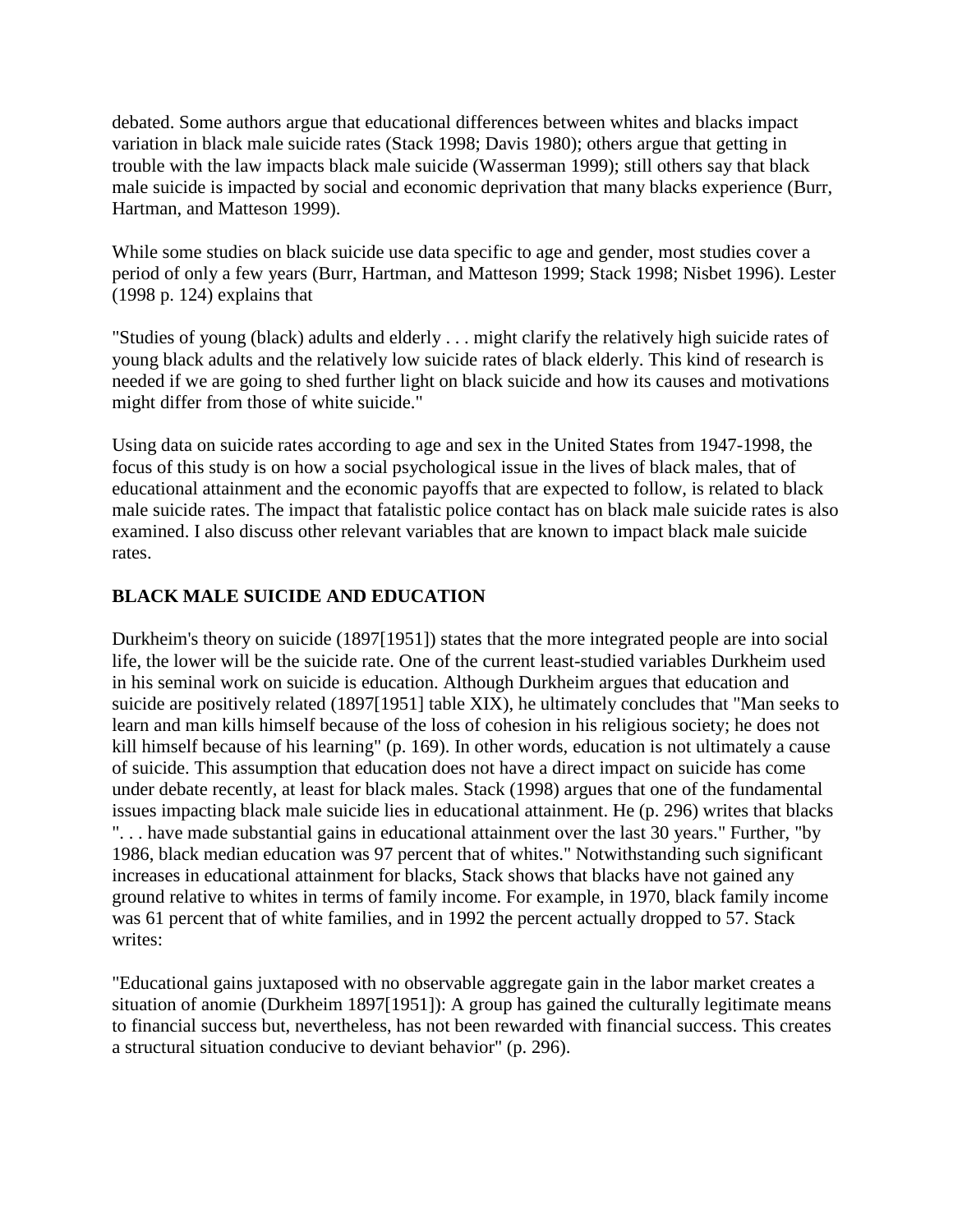#### [185] ---------------

#### [186]

Using individual-level data from the 1989 national mortality detail file, Stack finds that educational attainment is inversely related to white suicide while it is positively related to black suicide. Drawing from Davis' (1982) work on black suicide and social isolation, Stack (1998 p. 300) says that

". . . as more African Americans have become status aspirants, there has not been any substantial overall change in the economic position of African Americans. While African Americans have made large gains in educational attainment, these gains in education have not translated into a higher aggregate gain in income or other economic rewards associated with education."

I attempt to build on Stack's research by examining how the arithmetic difference between black poverty rates and black educational attainment is related to black male suicide rates.

Other research in the realm of education and suicide reports that occupational attainment (Davis and Short 1979), income (Hammermesh 1974), and educational attainment (Davis 1980; Lester 1990-1991; 1998) are positively related to black male suicide rates. Fernquist (2001) finds that for black males aged 55 and over in the United States from 1991-1994, suicide risk is relatively high for those with a college education, while it is relatively high for males aged 25-54 with little or no education. In the Kansas City, Missouri area, though, Fernquist and Cai (2000), find that the level of educational attainment is unrelated to suicides of blacks during 1995-1997.

# **BLACK MALE SUICIDE AND RACIAL INEQIALITY**

Durkheim (1897[1951]) argued that poverty actually reduces suicide risk because ". . . it is a restraint in itself." In other words, Durkhiem says that impoverished people have limited aspirations and, therefore, are not prone to lament their impoverished situation. Current research, though, argues otherwise. In their examination of racial inequality and social integration/regulation in relation to suicide, Burr, Hartman, and Matteson (1999) studied black male suicide in United States' SMSAs circa 1980. One of their main goals was to study black male suicide in relation to racial inequality (as measured by income and occupational variables). Similar to Stack (1998), they hypothesize that "the persistence of high levels of inequality and isolation in a historical context where increased opportunity through legal remedies was supposed to bring blacks and whites closer together is linked to increased suicide risk among blacks" (p. 1049). They studied suicide counts of young black males (aged 15-24) as well as that of black males aged 15 and older. In their full regression models, they report that inequalities in income and occupation between blacks and whites increase black male suicide. For black males aged 15-24, Burr et al. also find a positive association between income and occupational inequality and suicide.

Although Burr et al.'s theory on black male suicide stresses the importance of economic inequality, I examine economic inequality in conjunction with educational attainment (as noted above) to test the hypothesis that, when expected gains from education do not occur, suicide rates increase among black males.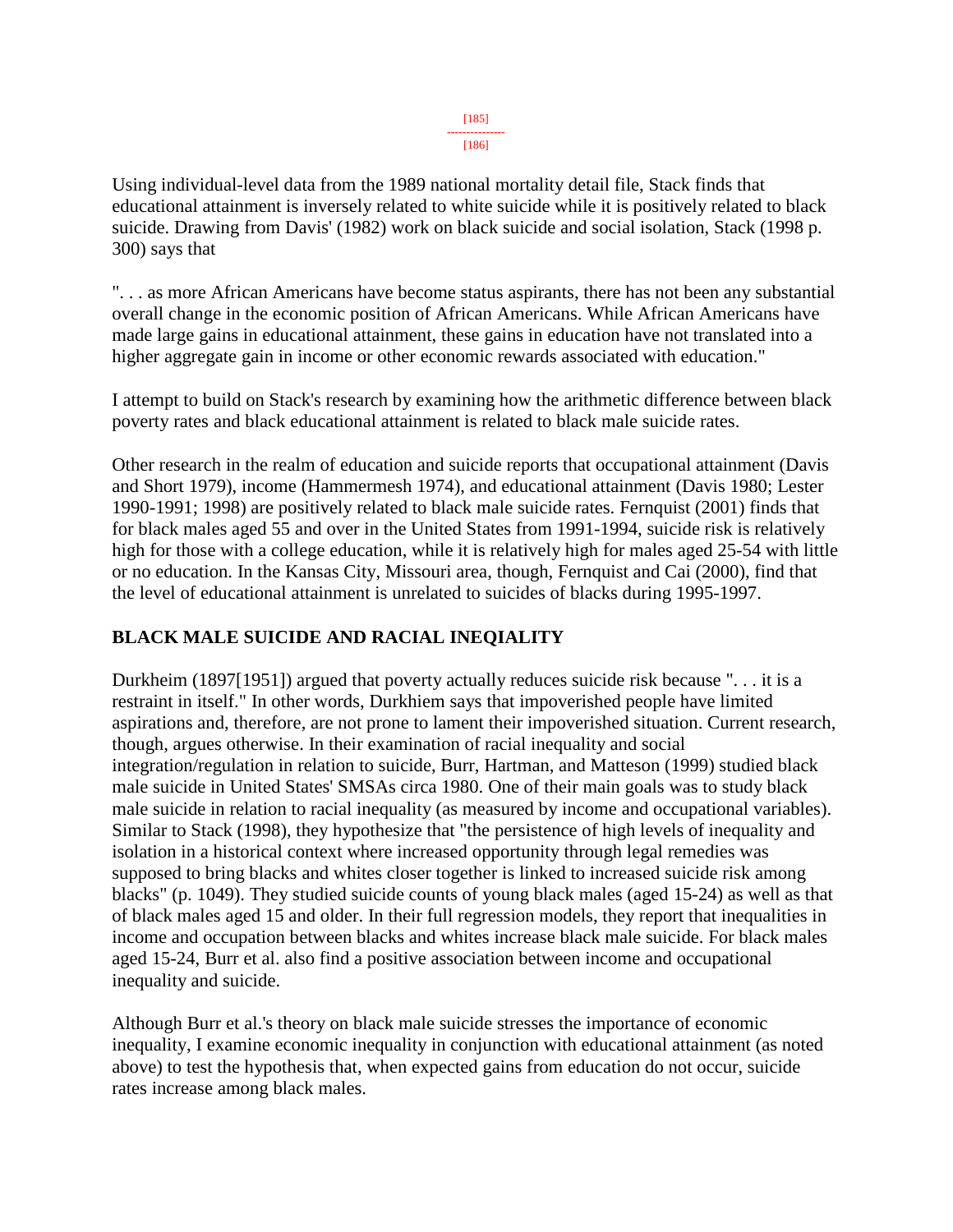### **BLACK MALE SUICIDE AND TROUBLE WITH THE LAW**

Another approach to studying black male suicide comes from the work of Breed (1970) in which he argues that black male suicides in New Orleans were more likely to have been preceded by police contact than white suicides. He (p. 158) writes that "only 10 per cent of the white males (who committed suicide) were enmeshed in troubles with police and law courts, while more than one-half of the Negroes had these problems." Breed further explains that, because of the frequent manner in which police stop and harass young black males for no apparent reason, black males often have a fear of the police and "would rather kill themselves before going to jail" (p. 158). Breed's work draws from Durkheim's (1897[1951]) fatalistic type of suicide–suicide from overregulation. Durkheim argued that when persons receive too much social control this control places too much pressure on them and the result is fatalistic suicide

#### [186] ---------------

#### [187]

After reviewing a number of studies on black suicides and the criminal justice system, Wasserman (1999 p. 8) concludes that "the rise of African American males suicides since the 1970s is (in part) related to their increased interaction with law enforcement officials." Due to increased emphasis on America's War on Drugs and "nationwide attempts to control crime, proportionately more African American males are being arrested and placed in jail" (p. 7). Wasserman theorizes that this over-regulation of blacks by police has resulted in (1) increased suicide rates among black males due to their exasperation and frustration with law enforcement and (2) more black males employed in the field of criminal justice to help those black males who are increasingly in trouble with the law. Since Wasserman explains that persons employed in the field of criminal justice have high rates of suicide, these two reasons cited above result in increased suicide rates among black males.

In his data analysis of the Detroit, Michigan and the Kansas City, Missouri areas, Wasserman finds that problems with the criminal justice system for blacks, as measured by robbery, murder, and burglary rates, are largely unrelated to fluctuations in black suicide rates. Stewart (1980) finds no significant association between either the violent crime or property crime indexes and black suicide. The validity of Breed's and Wasserman's arguments that fatalistic control of police over young black males increases suicide will be tested.

In contrast to Breed's and Wasserman's arguments, Henry and Short (1954) argue that frustration results when environmental factors block people's aspirations. This frustration increases the risk of either suicide or homicide, depending on how much control people feel they have over their lives. Henry and Short argue that suicide and homicide vary inversely, so if suicide rates increase, then homicide rates decline. Since economically deprived people tend to feel they have less control over their ability to make a good living, according to Henry and Short, and since blacks tend to be in poverty more than whites (U.S. Bureau of the Census, 2002, Table 621), it would seem likely that the frustration experienced by black males due to the over-control by police would result in increased homicide, not suicide. It is possible, therefore, that frustration black males encounter from police contact will result in decreased suicide rates among black males. Statistical analysis will reveal if Breeds' and Wasserman's arguments or those by Henry and Short are more accurate in explaining variation in black male suicide rates.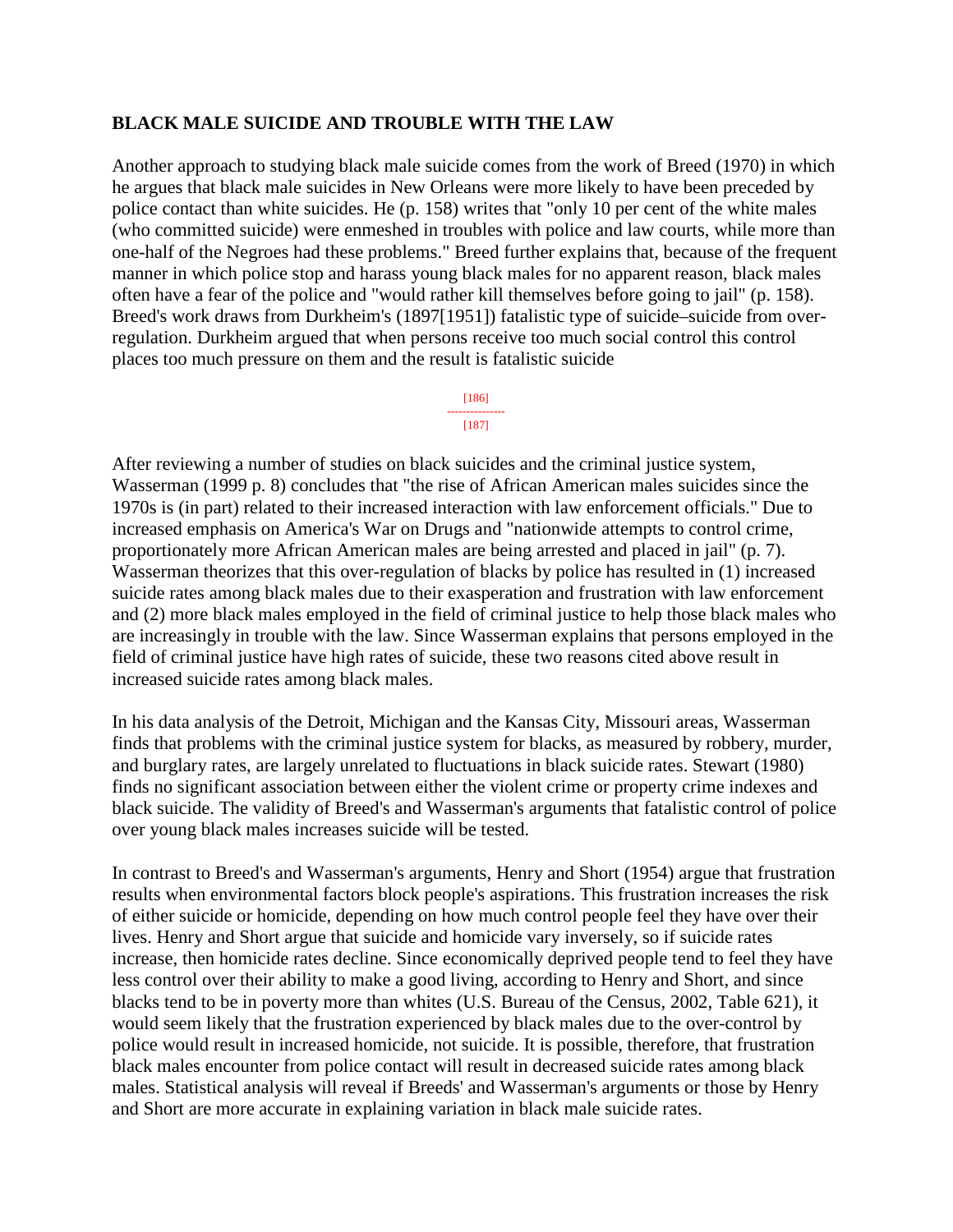A relevant control variable is lagged suicide rates. Stack (1992) explains that controlling the level of prior existing suicide rates is essential in time series analysis of suicide. Therefore, a lagged dependent variable must be included as one of the predictors in analyses on black suicide rates. Although fertility is another important control variable (Durkheim 1897[1951]; Lester 1990-1991), it is not included in regression analysis since bivariate correlations with suicides rates were not statistically significant.

In summary then, the two main hypotheses to be tested in this analysis are whether or not (1) expected pay-offs from educational attainment increase suicide rates among black males when these pay-offs do not occur and (2) police contact with black males increases suicide rates among black males.

# **DATA AND METHODS**

The years examined in this statistical analysis of suicide rates are 1947, 1950, 1952, 1957, 1959, 1962, and 1964-1998. The sample size for all correlations and regression models below, therefore, includes data for 41 years. The rationale for including these years is explained below.

Suicide rates for black males aged 15-24, 25-34, . . . 55-64 are from Lester (1998) and the National Center for Injury Prevention and Control (2001). Lester (1998) lists age-sex specific suicide rates from 1947-1992. Data on suicide rates for 1993-1998 are from the National Center for Injury Prevention and Control (2001). While it is true that suicide among blacks is indeed a rare phenomenon (Lester 1998), the study of suicide rates among minority populations is warranted since one of the U.S. Department of Health and Human Services' (2000) goals to achieve a healthier society is to reduce the suicide rate by more than one-half (from over 11 to 5 per 100,000 population) in 2010. As data on educational attainment, a key independent for the male models, only go back to 1947, the period analyzed is from 1947-1998. A lagged dependent variable is used as one of the predictors of black male suicide rates. Suicide rates for 1946 are used as the lagged dependent variable for 1947 suicide rates.

> [187] --------------- [188]

To test Stack's (1998) hypothesis that increased educational attainment is not paying off financially for blacks and promotes increased black suicide (this variable is labeled "educational payoffs"), I use data on both the percent of black persons aged 25 and over completing four years of college (U.S. Bureau of the Census 2000b) and the percent of black people below the poverty level (U.S. Department of Commerce 2000). Specifically, the measure of educational payoffs is calculated by subtracting the percent of black persons completing college from the percent of black persons in poverty for each of the 41 years. Black poverty rates and black college educational attainment are also included in regression models in order to determine how educational payoffs impacts suicide rates in the presence of the main effects of poverty and education.

For data on educational attainment prior to 1962, data were only available for the years 1947, 1950, 1952, 1957, and 1959 and I chose not to interpolate the data for missing years because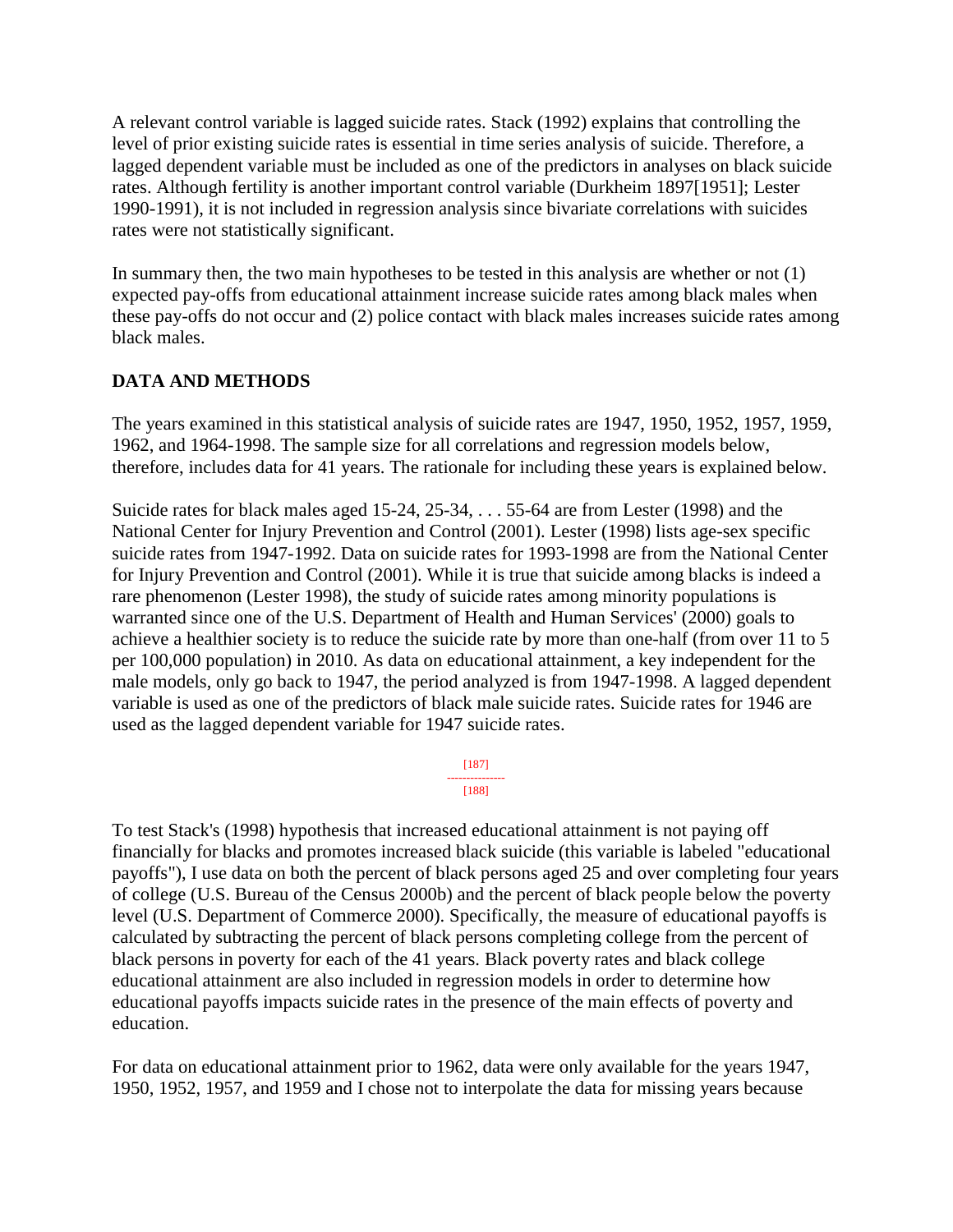there is no guarantee that interpolating data will generate the figures that actually occurred. Therefore, the years examined are 1947, 1950, 1952, 1957, 1959, 1962, 1964-1998. Racespecific data on poverty were available back only to 1959, and so 1959 data are used for pre-1959 years.

To assess the impact that getting in trouble with the police has on black suicide (Breed 1970; Wasserman 1999), data on the number of blacks arrested for (1) serious crimes and (2) drug crimes were obtained (Federal Bureau of Investigation 1947-1998). Serious crime arrests are arrests for murder, rape, robbery, aggravated assault, burglary, larceny-theft, motor vehicle theft, and arson. Drug crime arrests are arrests for drug abuse, driving while intoxicated, liquor laws, and drunkenness. Because drug crime rates and serious crime rates were correlated .76, only serious crime rates are used in analyses since serious crime arrests tend to have a stiffer penalty associated with them. To calculate annual rates per 1,000 black population, population figures for blacks were obtained from the U.S. Census Bureau (1999, 1996) and the U.S. Department of Education (1993). Data on fertility rates are from the U.S. Bureau of the Census (1950-2002), and are measured as the rate per 1,000 black women aged 15-44.

The OLS method of estimation was used to generate regression coefficients. To check for collinearity problems, Allison's (1999) suggestion that any Variance Inflation Factor (VIF) over 2.5 indicates problematic collinearity among the predictors was employed. VIFs showed that intercorrelations between educational payoffs and crime rates caused VIFs to exceed 2.5. To control this problematic collinearity, crime rates were regressed on educational payoffs, and the regression residuals are used as the measure of crimes rates. Intercorrelations between black poverty, black education, and educational payoffs also increased VIFs over 2.5. Black poverty was regressed on black education, and educational payoffs was regressed on both black poverty and black education, and the residuals are used as the measures of black poverty and educational payoffs, respectively. Finally, to remove harmful collinearity between the lagged dependent variable and the other independent variables, the lagged dependent variable was regressed on all other independent variables simultaneously (VIFs in all five models were above 2.5 without residualizing the lagged dependent variable), and the regression residuals are used as the measure of the lagged dependent variable. This process of residualization reduces correlations among the problematic independent variables to .00. After residualization, no VIF in any of the models in Table 2 is over 2.5. Both the Durbin's h statistic (the statistic to use to detect autocorrelation when a lagged dependent variable is one of the predictors) and the skewness statistic in Table 2 are normally distributed, and a value greater than |1.96| indicates problems with autocorrelation or skewness, respectively. Neither autocorrelation nor skew significantly biased the regression models. Suicide rates in Table 2 models were logged because when non-logged rates were used, the computer program (Shazam) was not able to calculate the Durbin's h statistic. It should be noted, though, that all correlations between the dependent variables and the corresponding logged dependent variables were at least .97.

> [188] --------------- [189]

**RESULTS**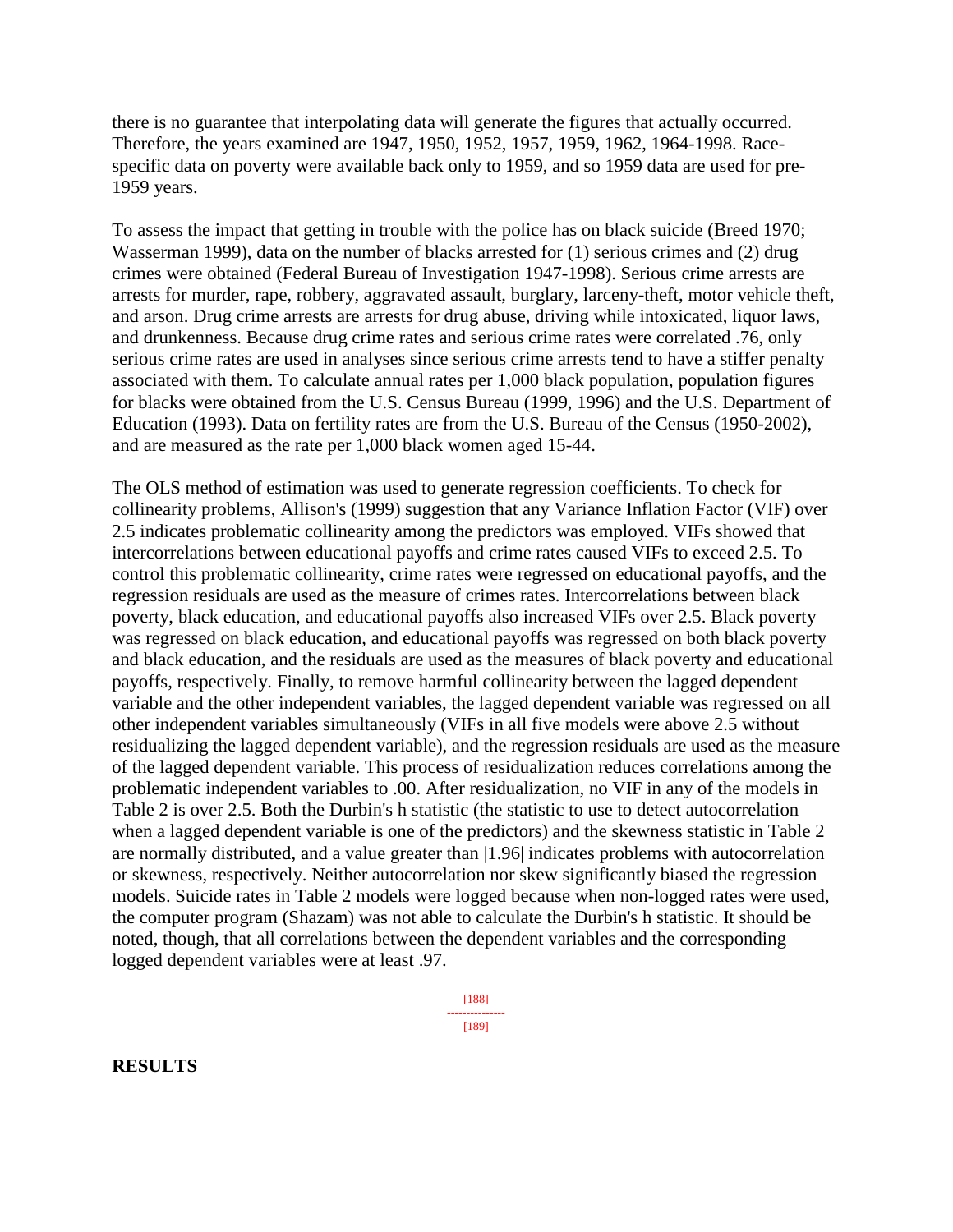Time series data for both the black poverty rate and educational attainment for black adults aged 25 and over reveal that, although the gap between poverty and educational attainment declines over time, educational attainment rises steadily from the late 1940s (2.4%) through the late 1990s (13.9%), while the poverty rate remains fairly constant from the late 1960s through the mid 1990s (e.g., at about 30%).

Table 1 shows means and standard deviations of the variables, as well as zero-order correlations between the independent variables and the age-sex specific suicide rates. Because fertility rates had no significant correlations in any of the bi-variate correlations or regression models, it was dropped from tables 1 and 2. Suicide rates are highest for males aged 25-34 and are lowest for the oldest and youngest age groups. Educational payoffs are significantly and inversely related to suicide rates for males aged 15-54, while the two variables are positively related for those aged 55-64. Poverty rates are inversely related to suicide rates for 15-44 year-olds, while educational attainment is positively related to suicide rates for 15-44 year-olds. These two independent variables switch signs for their correlations with suicide rates for 55-64 year-olds. Residual crime is significantly and positively related to suicide for males aged 25-44. The lagged dependent variable is not significantly related to any of the suicide rates.

Table 2 shows standardized regression coefficients. In none of the five regression models is educational payoffs significantly related to male suicide rates. However, in models for males aged 15-44, poverty is inversely related to suicide rates while educational attainment is positively related to suicide rates. Educational attainment is inversely related to suicide rates for males aged 55-64. The lagged dependent variable is related to an increase in suicide rates for males aged 15- 34, and residual crime is related to an increase in suicide rates for males aged 15-44.

### **Table 1. Zero-Order Correlations, Means, and Standard Deviations for Black Male Suicide Rates, 1947, 1950, 1952, 1957, 1959, 1962, 1964-1998 (N=41)**

| Independent           |         |         |                               | 15-24 25-34 35-44 45-54 | 55-64 IV |       | IV    |
|-----------------------|---------|---------|-------------------------------|-------------------------|----------|-------|-------|
| Variable              |         |         |                               |                         |          | Mean  | S.D.  |
| Res. Lag Dep.         | .20     | .17     | $-.13$                        | $-.06$                  | $-.09$   |       |       |
| Variable              |         |         |                               |                         |          |       |       |
| Educational           | $-93*$  |         | $-0.87^*$ $-0.84^*$ $-0.48^*$ |                         | $.44*$   | 28.07 | 11.23 |
| Payoffs               |         |         |                               |                         |          |       |       |
| <b>Residual Crime</b> | .13     | $.31*$  | $.31*$                        | .18                     | .08      | 0.00  | 3.51  |
| <b>Black Poverty</b>  | $-.89*$ | $-.88*$ | $-.82*-.49*$                  |                         | $.43*$   | 35.82 | 8.29  |
| <b>Black College</b>  | $.86*$  | $.67*$  | $.70*$ $.34*$                 |                         | $-.38*$  | 7.76  | 3.69  |
| Education             |         |         |                               |                         |          |       |       |
| DV Mean (not          | 11.68   | 18.73   | 14.50                         | 12.12                   | 11.41    |       |       |
| logged)               |         |         |                               |                         |          |       |       |
| DV S.D. (not          | 4.38    | 4.26    | 2.54                          | 1.51                    | 1.40     |       |       |
| logged)               |         |         |                               |                         |          |       |       |

 $*$  p <.05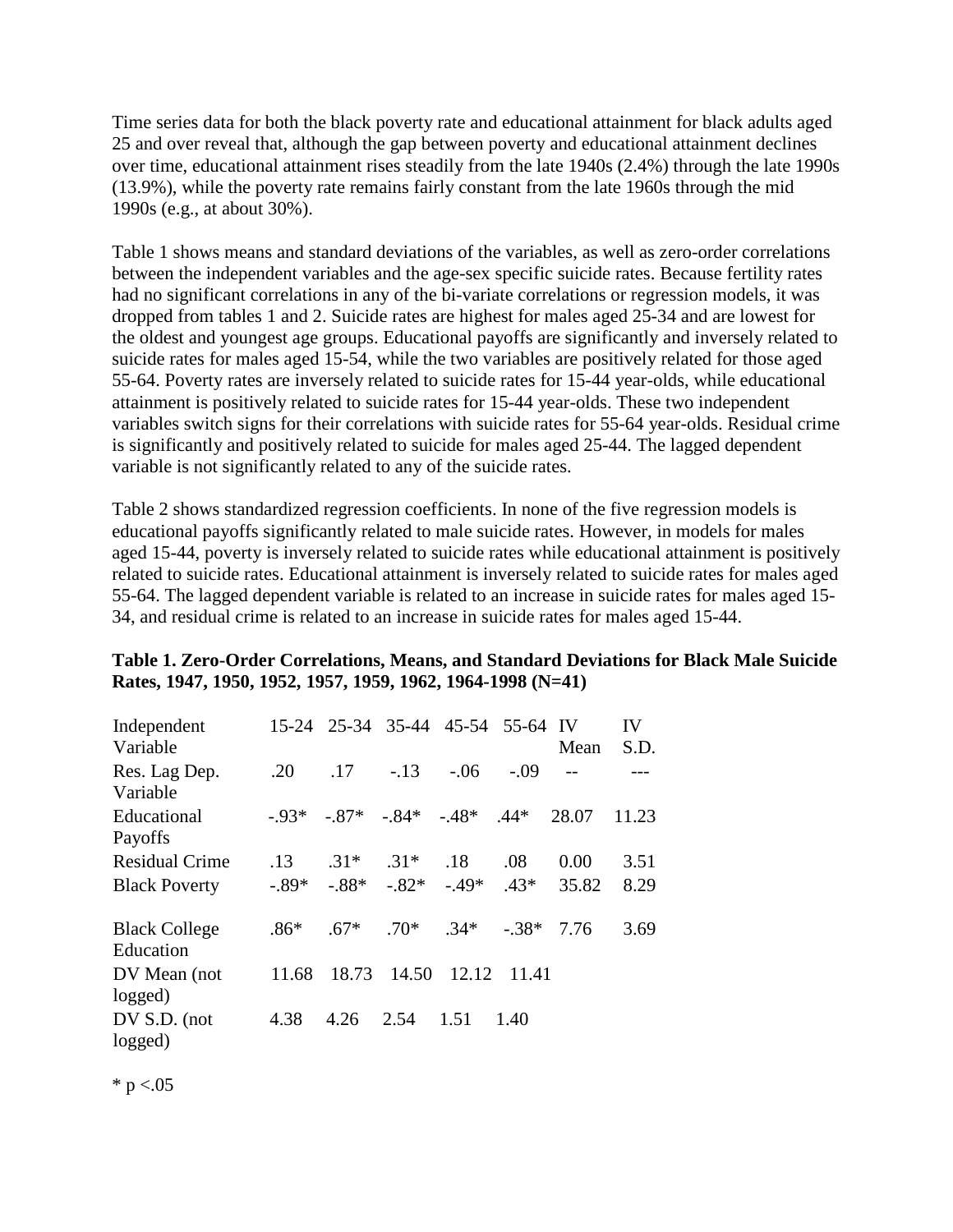[189]

--------------- [190]

| Independent Variable        | $15 - 24$ | $25 - 34$ | 35-44   | $45 - 54$ | 55-64   |
|-----------------------------|-----------|-----------|---------|-----------|---------|
| Res. Lag Dep.               | $.19**$   | $.15*$    | $-.12$  | $-.05$    | $-.04$  |
| Variable                    |           |           |         |           |         |
| <b>Residual Educational</b> | $-.04$    | $-.11$    | $-.01$  | .15       | $-.00$  |
| Payoffs                     |           |           |         |           |         |
| <b>Residual Crime</b>       | $.12*$    | $27**$    | $.31**$ | .24       | .09     |
| <b>Residual Black</b>       | $-49**$   | $-.60**$  | $-47**$ | $-.32$    | .21     |
| Poverty                     |           |           |         |           |         |
|                             | $.82**$   | $.72**$   | $.71**$ | .28       | $-.38*$ |
| <b>Black College</b>        |           |           |         |           |         |
| Education                   |           |           |         |           |         |
| Adjusted $\mathbb{R}^2$     | .93       | .88       | .79     | .20       | .09     |
| Durbin's h                  | 0.53      | $-1.55$   | $-0.39$ | $-0.45$   | $-0.13$ |
| <b>Skewness</b>             | .48       | .40       | $-66$   | $-.39$    | .43     |

**Table 2. Standardized Regression Coefficients for Models on Black Male Suicide Rates (N=41)** 

\* p<.05; \*\* p<.01

Explained variance, adjusted for degrees of freedom, is high for the three youngest groups (between .79 and .93), while it is fairly low for the two older age groups (.20 and .09, respectively).

# **CONCLUSION**

The present research focused on two different theories of black male suicide. Stack (1998) argues that education and suicide for blacks are positively related since educational gains made by blacks are not paying appropriate economic dividends for blacks. Using data measuring changes in poverty relative to changes in educational attainment, the current analysis does not show definitive support for Stack's assertions. When levels of black poverty and black educational attainment are controlled in regression analysis, the main effects of poverty and education, rather than educational payoffs, are what significantly impact black male suicide rates. Instead of suggesting that educational attainment is not resulting in dividends that black males hoped for, results in table 2 suggest that (1) poverty reduces the risk of suicide for black males while (2) educational attainment increases the risk of suicide for black males. Although more and more black males have received a college education since the 1940s, only a little more than one in 10 black males had a college education by the late 1990s. In Durkheimian terms, since relatively few black males have obtained a college education in recent decades, this group has been experiencing low levels of social integration. If the majority of black males (and black adults as a whole) have less than a college education, than those with a college education would have fewer opportunities for integration into social networks among other black adults. In a similar study, Fernquist (2001) finds that educated black males (and females) have an increased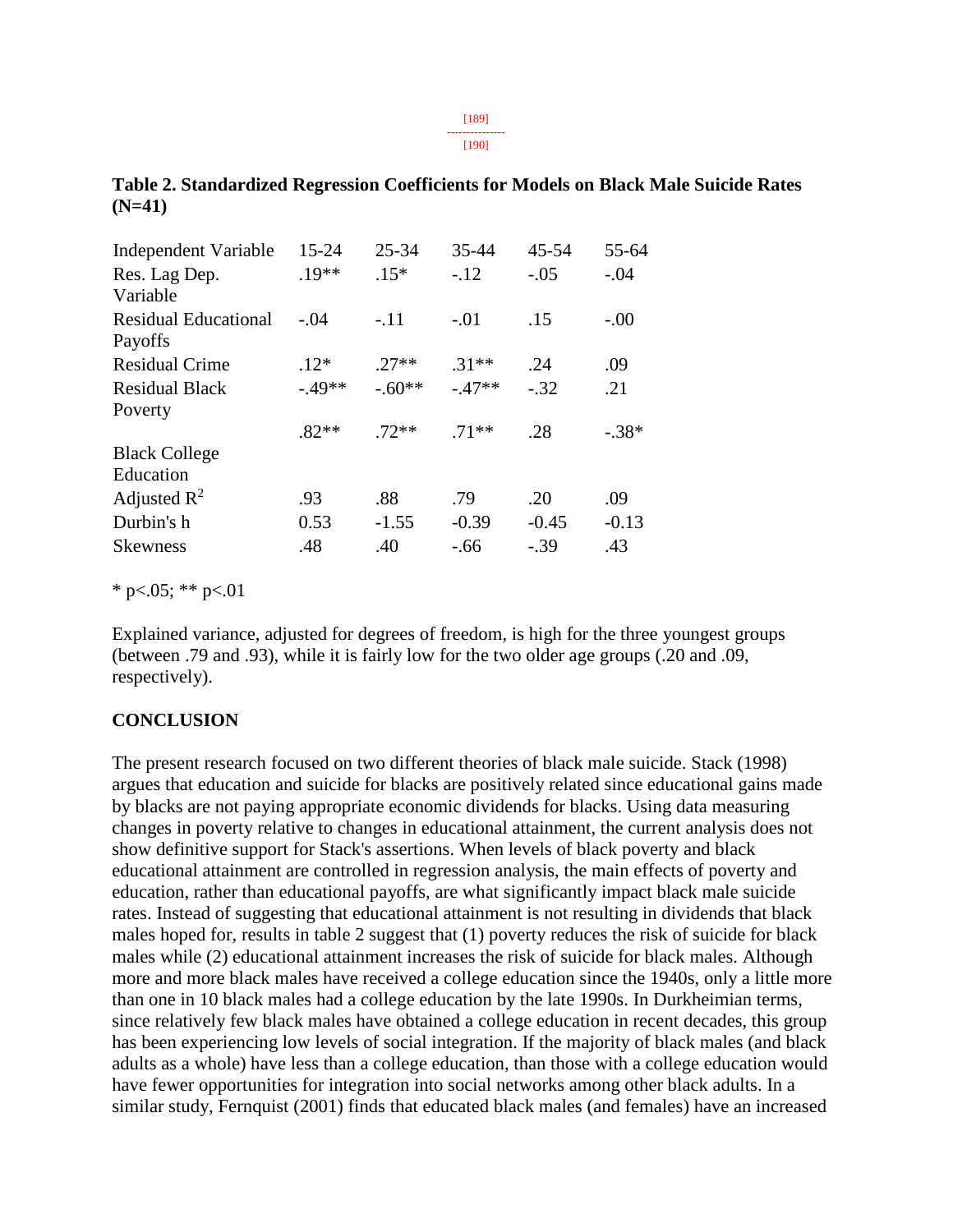risk of suicide due to a lack of integration into black culture since the majority of blacks do not have a college education. Similar arguments about social integration can be made about poverty. The data used in this analysis show that the frequency of poverty among blacks, although declining in recent years, is still about one in four. Durkheim's writings suggest that when individuals experience similar types of circumstances, integration among these individuals is likely to increase because of a banding or bonding together. Durkheimian theory, then, would suggest that the relatively high rate of poverty among blacks has actually served an integrative function since so many blacks have had to deal with poverty together and have been able to build a sense of community when dealing with poverty.

The exception to this pattern of integration, though, appears for the oldest male group, where education is inversely related to suicide rates for black males aged 55-64. Although no definitive answer can be offered here, it is possible that as the educational attainment of younger black males increases (albeit at a relatively slow pace), these older black males are realizing that the future is promising for the upcoming generation of black males and, therefore, feel satisfied with the progression of education among blacks.

> [190] --------------- [191]

The second theory examined, that by Wasserman (1999) and Breed (1970), argues that too much negative contact from and over-control by the police (i.e., fatalism) results not only in high arrest rates for black males but also in high suicide rates for black males, especially for those aged 15- 44. Although these data do not allow me to determine if these suicides occurred directly due to actual incarcerations or to a general mistrust of police, results in table 2 do offer support for Wasserman's and Breed's work. Breed (p. 159) further argues that young black males often feel estranged from authority in the home and on the job (due to the high frequency of single black female headed homes and lack of job stability, respectively), and that when such estrangement is combined with "the seemingly intractable authority vested in white community officials", these feelings of despair may be too much to bear for young black males. Further, given that all of the coefficients in table 2 are positive, we can tentatively conclude that frustration from police overregulation is more likely to be turned inward (e.g., suicide) instead of outward (e.g., homicide). Therefore, Breed's and Wasserman's arguments on police contact and black male suicide appear to be more accurate in explaining variation in black male suicide rates relative to Henry and Short's (1954) work. Overall, however, theory focusing on educational payoffs is more accurate in explaining variation in black male suicide rates as compared to theory focusing on fatalistic police contact.

There are limitations that need to be addressed. Race-specific data on poverty for 1947, 1950, 1952, and 1957 were available, and if the actual figures were used, results could be altered. Further, data between 1947 and 1964 are not annual, but a sampling of a handful of years. The use of annual data could also impact regression results. But these are issues commonly faced when studying minority groups over time; adequate data are not always available, and so we need to do the best with the data we can find.

One final comment regarding reality versus perception needs to be mentioned: Although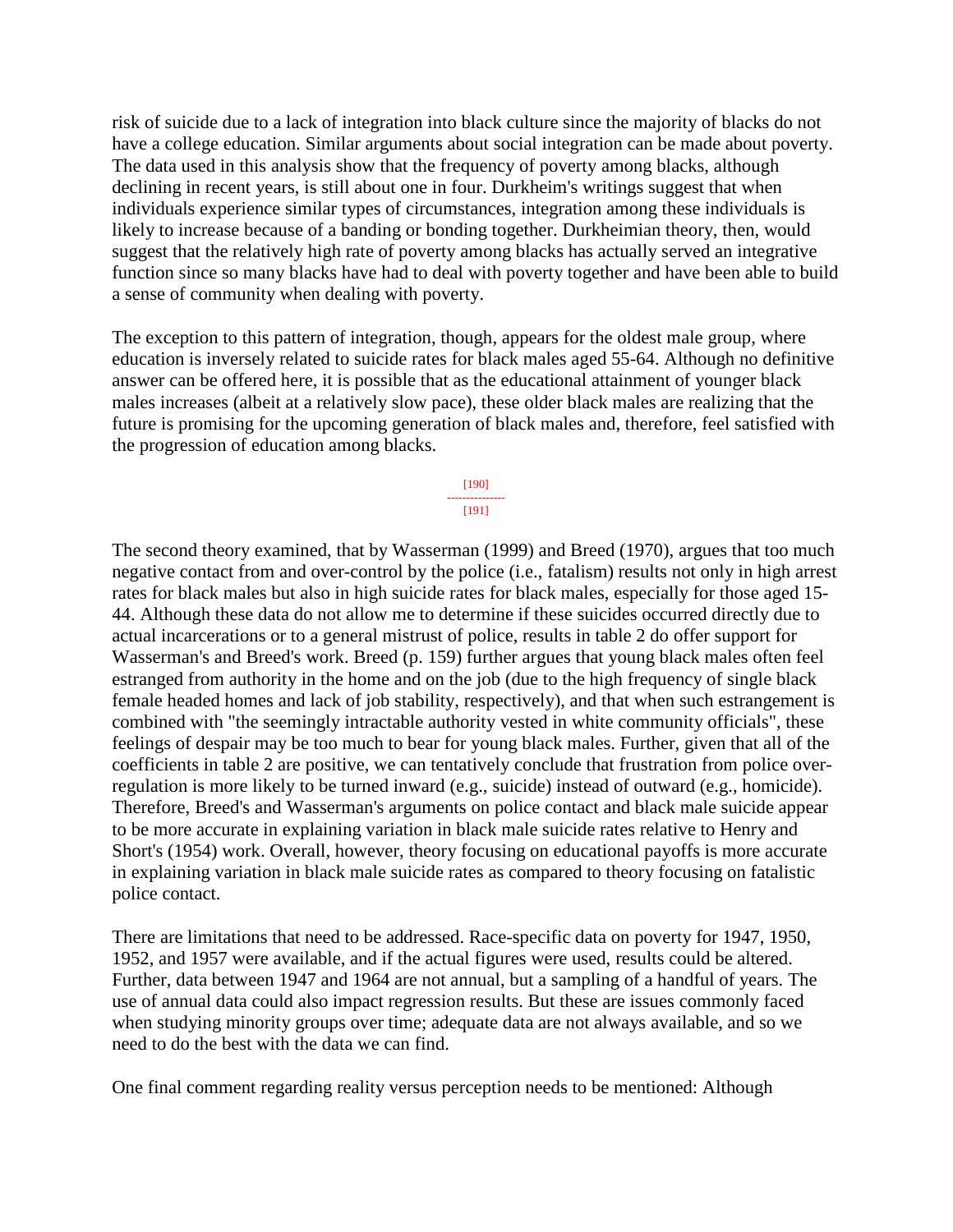these data measured actual inequality between blacks and whites, expectations about inequality may be just as important in explaining variation in black suicide rates than actual inequality itself. Future research on black male suicide should examine the extent to which both actual inequality and perceived inequality impact black male (and female) suicide rates.

# **REFERENCES**

Allison, Paul D. 1999. *Multiple Regression: A Primer*. Thousand Oaks, CA: Pine Forge Press.

Breed, Warren. 1970. "The Negro and fatalistic suicide." *Pacific Sociological Review* 13: 156- 162.

Burr, Jeffrey A., John T. Hartman, Donald W. Matteson. 1999. "Black suicide in U.S. metropolitan areas: An examination of the racial inequality and social regulation hypotheses." *Social Forces* 77: 1049-1082.

Davis, Robert. 1982. "Black suicide and social support systems: An overview and some implications for mental health practitioners." *Phylon* 43: 307-314.

Davis, Robert. 1980. "Suicide among young blacks: Trends and perspectives." *Phylon* 41: 223- 229.

Davis, Robert, and James Short. 1979. "Dimensions of black suicide: A theoretical model." *Suicide and Life-Threatening Behavior* 8: 161-173.

Durkheim, Emile. [1897] 1951. *Suicide: A Study in Sociology*. New York: Free Press.

Fernquist, Robert M. 2001. "Education, Race/Ethnicity, Age, Sex, and Suicide: Individual-Level Data in the United States, 1991-1994." *Current Research in Social Psychology* 3: 277-290.

Fernquist, Robert M., and Jinwen Cai. 2000. "African-American and White Suicide in Kansas City, Missouri 1995-1997: Individual and Aggregate Circumstances." *Missouri Electronic Journal of Sociology* 1: 1-13.

Fernquist, Robert M. and Phillips Cutright. 1998. " Societal Integration and Age-standardized Suicide Rates in 21 Developed Countries, 1955-1989." *Social Science Research* 27: 109-127.

Federal Bureau of Investigation. 1947-1998. *Crime in the United States*. Washington, DC: Federal Bureau of Investigation.

Gibbs, Jewel. 1997. "African American suicide: A cultural paradox." *Suicide and Life-Threatening Behavior* 27: 68-79.

> [191] --------------- [192]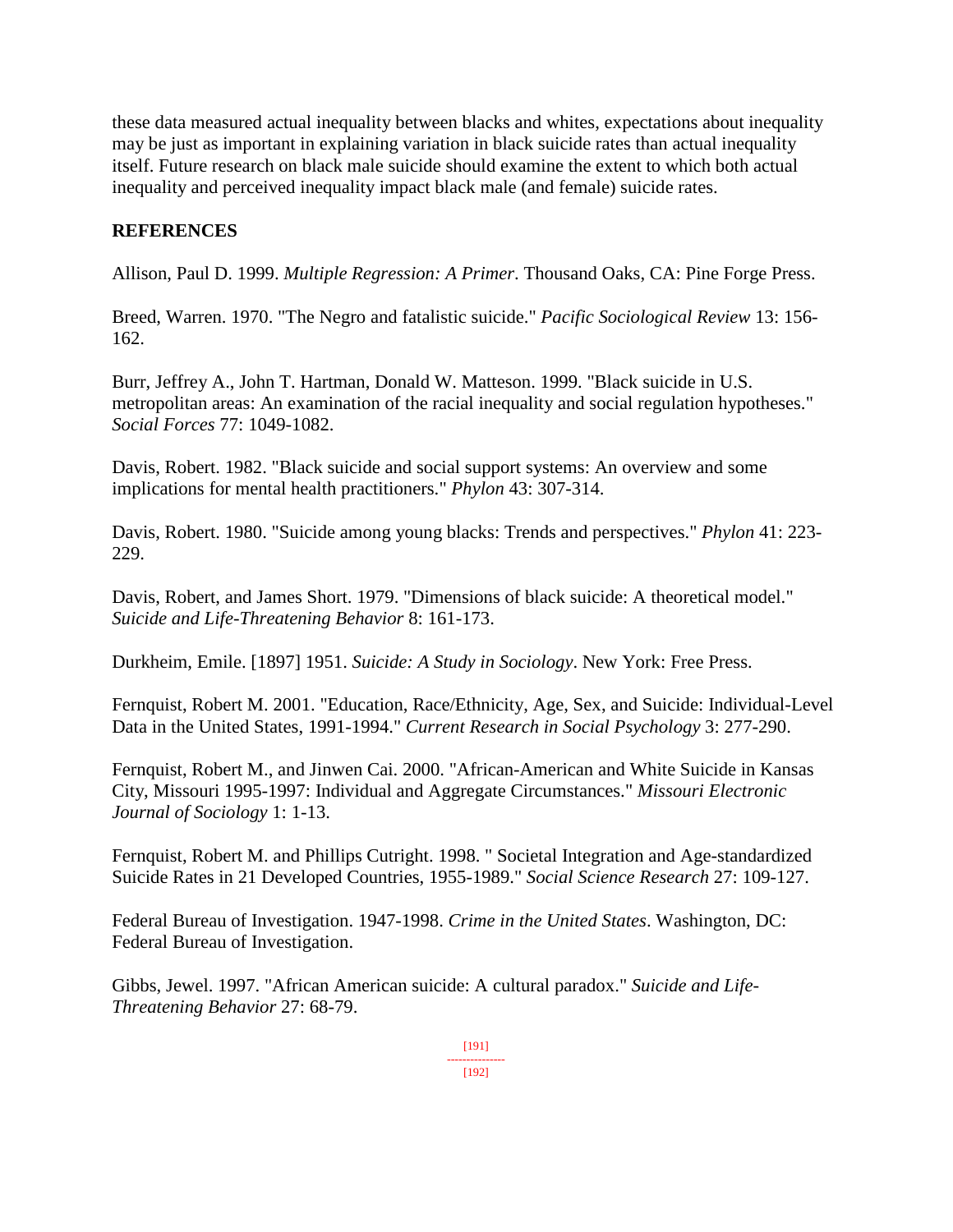Hammermesh, D. 1974. "The economics of black suicide." *Southern Economic Journal* 41: 188- 199.

Henry, Andrew F., and James F. Short. 1954. *Suicide and Homicide*. New York: Free Press.

Lester, David. 2000. *Why People Kill Themselves*. Springfield, IL: Charles C. Thomas.

Lester, David. 1998. *Suicide in African Americans*. Commack, NY: Nova Science.

Lester, David. 1992. *Why People Kill Themselves*. Springfield, IL: Charles C. Thomas.

Lester, David. 1990-1991. "Mortality from suicide and homicide for African Americans in the USA: A regional analysis." *Omega* 22: 219-226.

Masaryk, Thomas. [1881] 1970. *Suicide and the Meaning of Civilization*. Trans. by William Weist and Robert Boston. Chicago: University of Chicago Press.

Morselli, Henry. 1882. *Suicide: An Essay on Comparative Moral Statistics*. New York: D. Appleton and Company.

National Center for Injury Prevention and Control. 2001. *Injury Mortality Reports*. http://webapp.cdc.gov/sasweb/ncipc/mortrate.html.

Nisbet, Paul A. 1996. "Protective factors for suicidal black females.*" Suicide and Life-Threatening Behavior* 26: 325-341.

Pampel, Fred C. 1998. "National Context, Social Change, and Sex Differences in Suicide Rates." *American Sociological Review* 63: 744-758.

Stack, Steven. 1998. "Education and risk of suicide: An analysis of African Americans." *Sociological Focus* 31: 295-302.

Stack, Steven. 1992. "The effect of divorce on suicide in Finland: A time series analysis." *Journal of Marriage and the Family* 54: 636-642.

Stewart, James B. 1980. "The political economy of black male suicides." *Journal of Black Studies* 11: 249-261.

U.S. Census Bureau. 2002, 2000a, 1999, 1996, 1992, 1980, 1970, 1960, 1950. *Statistical Abstract of the United States*. Washington, DC: U.S. Government Printing Office.

U.S. Census Bureau. 2000b. *Social and Demographic Characteristics of the U.S. Population, 1998*. CD-ROM. Washington, DC.

U.S. Department of Commerce. 2000. *Poverty in the United States, 1999.* Current Population Reports, Series P60, no. 210. Washington, DC. U.S. Government Printing Office.